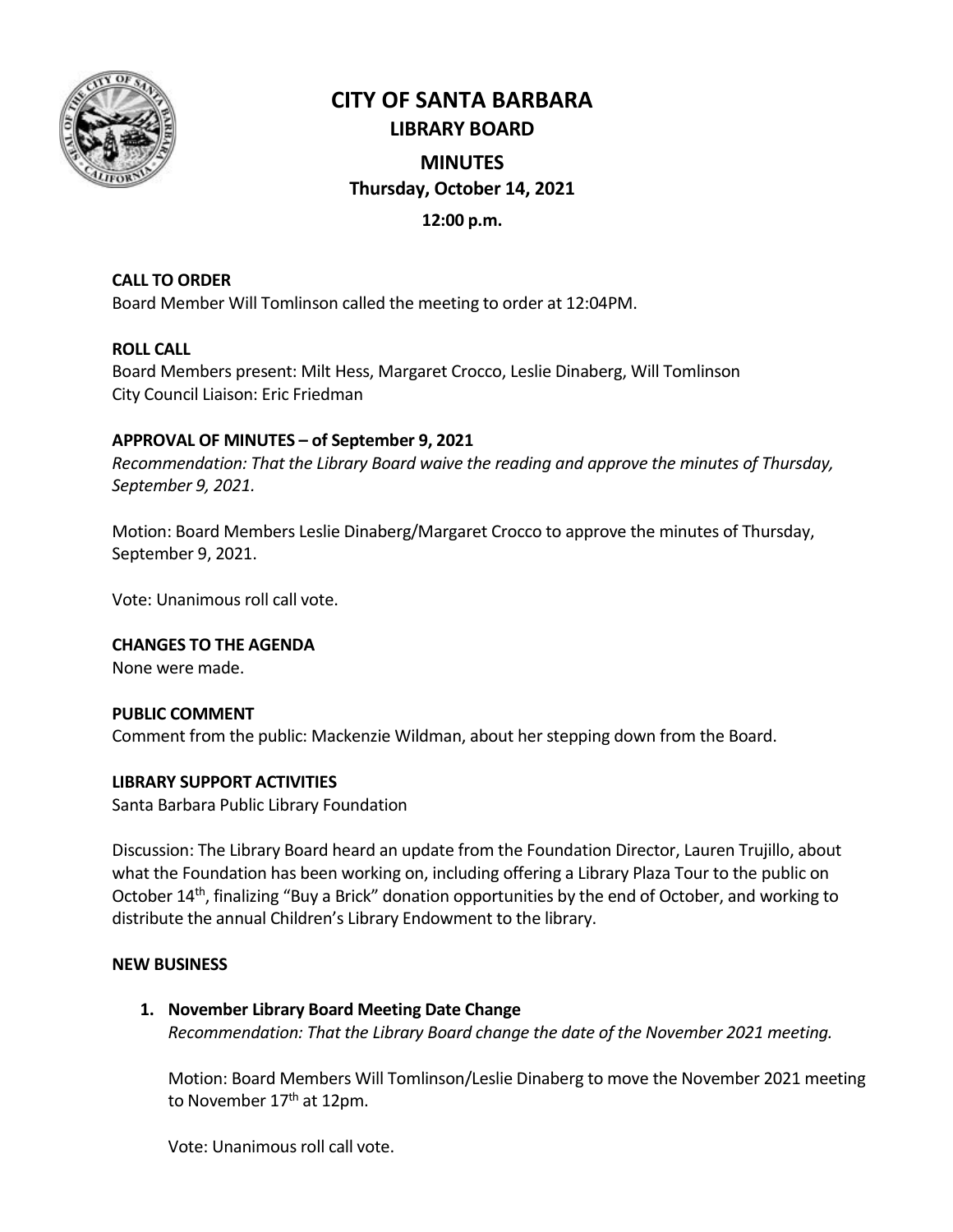#### **2. ILS Update**

*Recommendation: That the Library Board receive an update on the Library's plans to move to a new ILS.* 

Speaker: Jessica Cadiente, Library Director

Discussion: The Library Board received an update on the Library's plans to move to a new ILS: City Council unanimously approved the Library's request to transition from an ILS operated by Black Gold (Polaris) to a standalone open source ILS administered by the Library Department (Koha) and a Sole Source Purchase Order for hosting and support of the new ILS by ByWater Solutions at the October 12, 2021 City Council Meeting. The Library Board also received an overview on the benefits of the Koha ILS with the Aspen discovery layer, the work the Library has done to investigate ways to improve the user experience, the Library's intentions of remaining a member of the Black Gold Cooperative, ILL options and resource sharing, and the implications for County Libraries with the Library transitioning to Koha/Aspen.

Public Comment: None were made.

#### **ADMINISTRATIVE REPORTS**

#### **3. Library Director's Report: Building and Grounds**

*Recommendation: That the Library Board receive the monthly Library Director's Report, Building and Grounds.*

Speaker: Jessica Cadiente, Library Director

Discussion: The Library Board received the monthly Library Director's Report on Building and Grounds, which included looking at some renderings for the Library Plaza. The Library Director and Foundation are currently working to determine the ratio of donor bricks to regular bricks and the cost of donor bricks along the paseo between the Library and the Museum. Final monument sign renderings will be going to the Historic Landmarks Commission soon. The bid for the Lower Level and Library Plaza Capital Improvement Projects should go out in late 2021 and it is hoped that the bid will be awarded in early 2022. The Elevator Project is still with Building & Safety but is expected to wrap up in the next couple of weeks. The Library received a Technology Grant to rewire the Central and Eastside Libraries but delivery of the new WiFi access points is not expected until December 2021 due to supply chain delays. New charging stations are now available at the Central Library. The architects that designed the lower level staff area at Central are working with the Library on the upper level needs assessment and it is hoped that this project can be awarded by City Council in late 2021. The Library is distributing N95 masks to the public while the Alisal Fire is impacting local air quality.

#### Public Comment:

Foundation Board Director, Lauren Trujillo, on the Library Plaza donor brick thoroughfare design and thanking the Board for their recognition of the work that the Foundation has done to support the Library.

## **4. Library Director's Report: Programs**

*Recommendation: That the Library Board receive the monthly Library Director's Report,*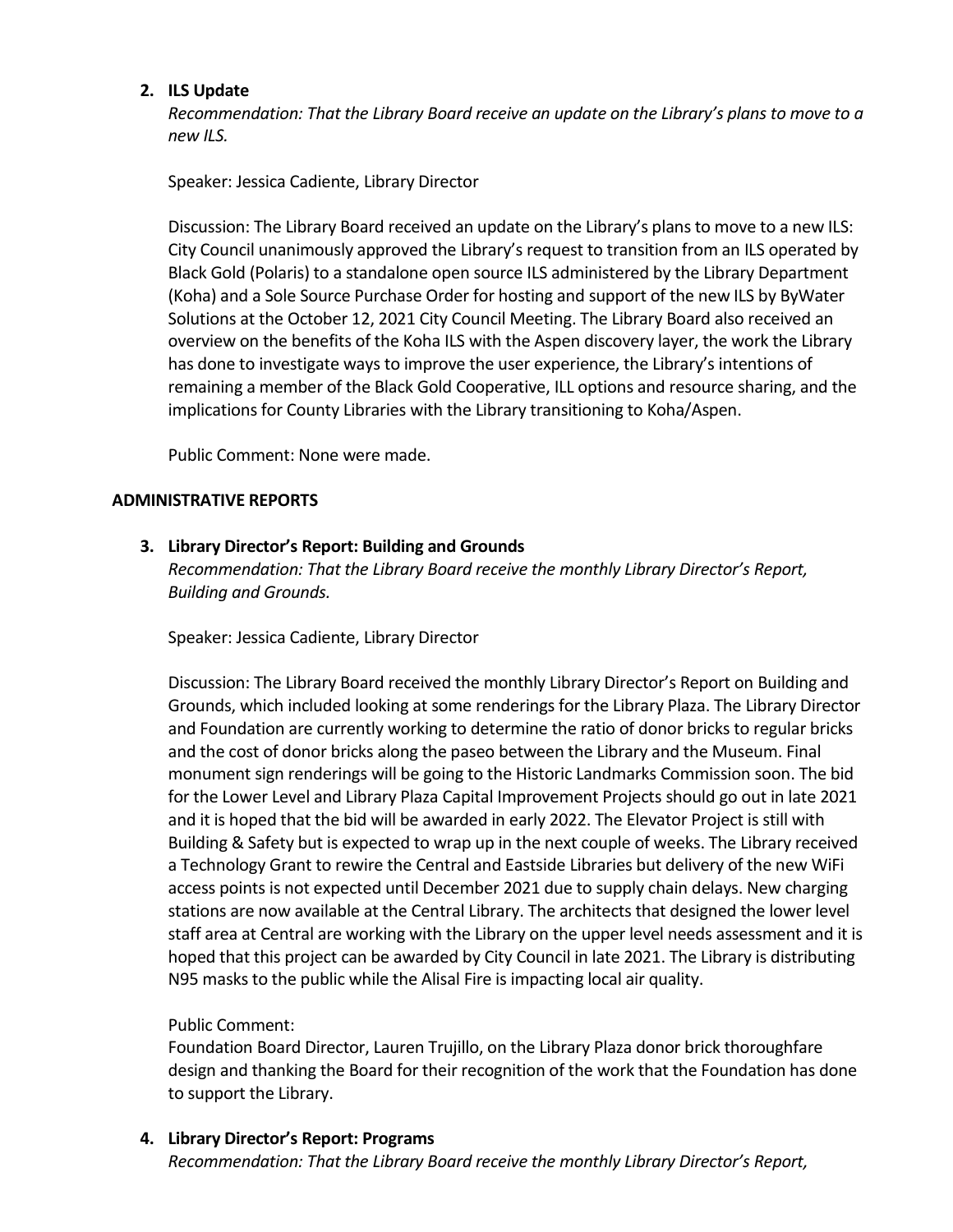#### *Programs.*

Speaker: Jessica Cadiente, Library Director

Discussion: The Library Board received the monthly Library Director's Report on Programs. The Supervising Librarian position has been filled and will be responsible for the Eastside Library, Outreach, and the Library on the Go Van moving forward. The County Board of Supervisors approved the annual County Agreement, which will be brought to City Council in November. The Library was awarded the Partner of the Year award by Women's Economic Ventures. Planning for SB Reads is ongoing with over 1,500 copies of *An American Sunrise* purchased and translation into Spanish underway of the selected poems by Joy Harjo that will be published by Gun Powder Press. City Council approved the award of the social services support contract to the Family Services Agency. The Library's first curated art show in the West Faulkner Gallery in celebration of Hispanic Heritage Month was a success. For National Library Card Month in September, the Central Library issued 331 new library cards.

Public Comment: None were made.

### **5. Library Director's Report: Collections and Circulation**

*Recommendation: That the Library Board receive the monthly Library Director's Report, Collection and Circulation.*

Speaker: Jessica Cadiente, Library Director

Discussion: The Library Board received the monthly Library Director's Report on Collections and Circulation. City Council approved the transition to a new ILS and awarded the contract to ByWater Solutions. The Library instituted a new 6 month moratorium on all newly published items, only allowing them to circulate in the Santa Barbara Public Library System for the first 6 months before allowing access for the greater Black Gold community. The Library is also investigating how to circulate arts and culture passes to the public, such as museum passes.

Public Comment: None were made.

#### **6. Budget Update**

*Recommendation: That the Library Board accept the financial status of the Library as of September 30, 2021.* 

Speaker: Jessica Cadiente, Library Director

Discussion: As of September 30, 2021, the Library is at 25% of the year in and annual expenditures are at 20%.

Public Comment: None were made.

#### **BOARD AND STAFF COMMUNICATIONS**

#### **7. Library Board Member Updates**

Chair Milt Hess discussed his experiences serving on both the Library Board and Library Advisory Committee.